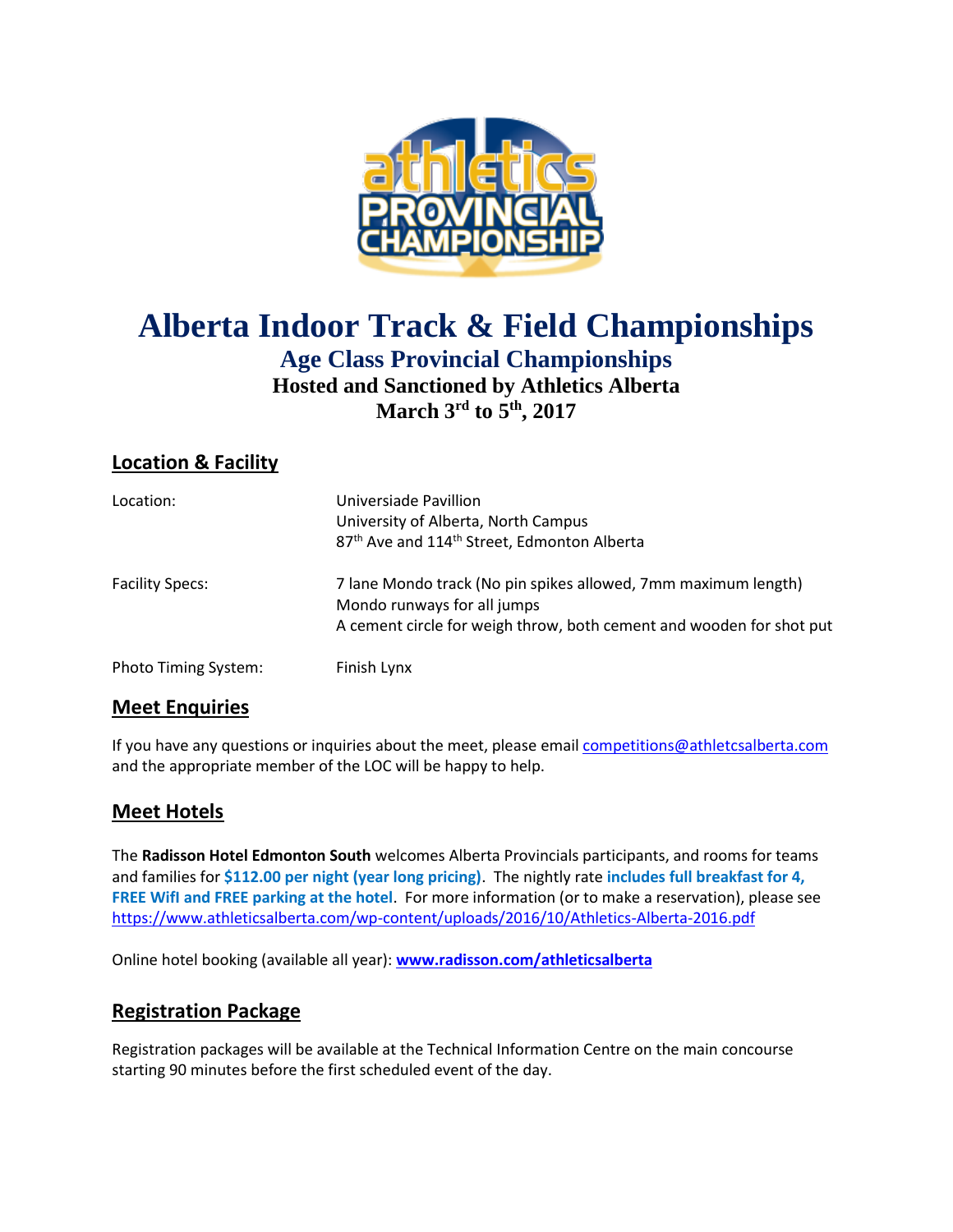### **Entry Deadline and Process**

- Entries must be received by **Thursday, February 23rd at 9:00pm.**
- **E** Entries submitted after Friday February 23<sup>rd</sup> will be charged double.
- Scratches after **Tuesday, February 28th at 5:00pm** will still be charged.
- All entries must be done through Trackie Reg. [www.trackiereg.com/2017-AITFCR](http://www.trackiereg.com/2017-AITFCR)
- **D** Team Manager file will be available for uploading into Trackie Reg.
- Meet Entry Chairperson and Competition Secretary: **Vernon Schmid:** [vernon@ellistiming.ca](mailto:vernon@ellistiming.ca)
- All seeds for championship events must be verifiable in the Athletics Alberta rankings and the HOC reserves the right to adjust seeds, including issuing no seed, for athletes / teams without verifiable performances.
- **N** Window for seed performance is January  $1^{st}$  2016 to February 26<sup>th</sup> 2017.
- Meet Schedule will be available on the Athletics Alberta website by end of the day on Wednesday March 1st, 2017

*Please note:* The program and instructions for using Hy-Tek Team Manager are available for download at:<http://www.ellistiming.ca/documents/TeamManagerNotes.pdf> if you wish to use Team Manager to import entries in to Trackie Reg.

### **Entry Fees**

| <b>Athlete Registration</b> | Fee:                                                                             | \$5.00            |  |  |  |
|-----------------------------|----------------------------------------------------------------------------------|-------------------|--|--|--|
| <b>Individual Events</b>    | Entry Fee:                                                                       | \$20.00           |  |  |  |
| Multi Events                | Entry Fee:                                                                       | \$30.00           |  |  |  |
| Relays                      | Entry Fee:                                                                       | $$30.00$ per team |  |  |  |
|                             | Provincial Championships Fee: \$3.00 per person entered in a Championship Event. |                   |  |  |  |

### **Eligibility**

- All athletes entering must be registered members of Athletics Alberta, no exceptions.
- **D** Out of province athletes must be registered with their respective Provincial Athletics Association. Out of province athletes will not be eligible for Provincial medals but will however receive meet medals.

#### **Age categories offered:**

*Tyke –* born 2008 or later*, Peewee* – born 2006-2007*, Bantam* – born 2004-2005*, Midget* – born 2002- 2003*, U18* – born 2000-2001*, U20* – born 1998-1999*, Senior* – born 1997-1978, *Masters* – Born March 3rd 1982 or earlier.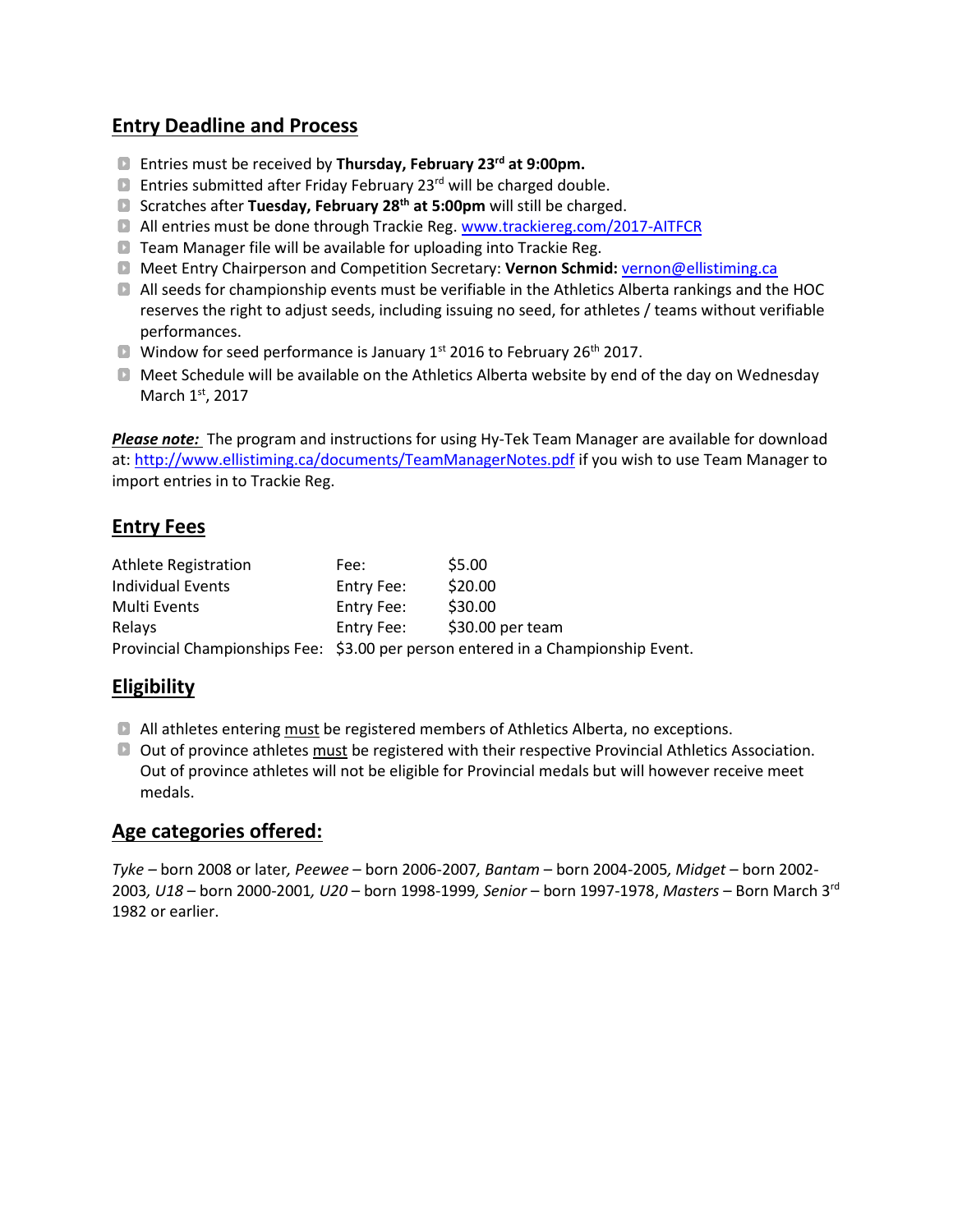### **2017 Alberta Indoor Track & Field Championships– Events Offered**

| Event               | <b>Masters</b> | <b>Senior</b> | Under-20                  | Under-18           | <b>Midget</b>  | <b>Bantam</b> | Pee Wee   | <b>Tykes</b> |
|---------------------|----------------|---------------|---------------------------|--------------------|----------------|---------------|-----------|--------------|
| 60m                 | X              | $N + Spec O$  | X                         | X                  | X              |               |           |              |
| 200m                | X              | Special O     |                           |                    |                |               |           |              |
| 300m                |                | N             | X                         | X                  | X              |               |           |              |
| 600m                | X              | N             | X                         | X                  | X              |               |           |              |
| 1000m               | Χ              | $\mathsf{N}$  | $\boldsymbol{\mathsf{X}}$ | $\pmb{\mathsf{X}}$ |                |               |           |              |
| 1200m               |                |               |                           |                    | $\mathsf{x}$   |               |           |              |
| 1500m               | X              | $\mathsf{N}$  | $\boldsymbol{\mathsf{X}}$ | X                  |                |               |           |              |
| 2000m               |                |               |                           |                    | X              |               |           |              |
| 3000m               | X              | N             | X                         | X                  |                |               |           |              |
| 60mH                | Χ              | N             | X                         | $\mathsf{x}$       | $\mathsf{x}$   |               |           |              |
| 4x200m Relay        | $\mathsf{N}$   | $\mathsf{N}$  | $\mathsf{N}$              | $\mathsf{N}$       | $\mathsf{N}$   |               |           |              |
| 1.5K Race Walk      |                |               |                           |                    | X              |               |           |              |
| <b>3K Race Walk</b> | X              | X             | X                         | $\mathsf{x}$       |                |               |           |              |
| Long Jump           | X              | $\mathsf{N}$  | Χ                         | X                  | X              |               |           |              |
| <b>Triple Jump</b>  | X              | N             | X                         | X                  | $\mathsf{x}$   |               |           |              |
| <b>High Jump</b>    | X              | $\mathsf{N}$  | Χ                         | $\mathsf{x}$       | X              |               |           |              |
| <b>Pole Vault</b>   | Χ              | $\mathsf{N}$  | Χ                         | X                  | $\pmb{\times}$ |               |           |              |
| <b>Shot Put</b>     | X              | $N + Para$    | X                         | X                  | X              |               |           |              |
| <b>Weight Throw</b> | X              | N             | X                         | X                  | X              |               |           |              |
| <b>Club Throw</b>   |                | Para          |                           |                    |                |               |           |              |
| <b>Multi Event</b>  |                |               |                           |                    |                | $\mathsf{N}$  | ${\sf N}$ | N            |

**Legend: X = Championship Event; N = Non-Championship Event**

Field event age classes may be combined if entry numbers are low, medals will still be awarded separately

 $\blacksquare$  If entry is deemed insufficient, or time does not allow, non-championship events will be cancelled.

**1300m:** Only lanes 3-7 will be scheduled for the heats, all finals will be A/B or A/B/C format and will only use lanes 4-7 or 3-7 depending on required number of advancers.

**There will be Special Olympic 60m and 200m races as well setup in conjunction with Special** Olympics Alberta.

A one hour section for seated para throws will also be offered, all seated classes for both shot put and club.

Provincial Championships for Relays, Combined Events, Multi Events, and all Senior Events (except Race Walk) were held earlier this indoor season.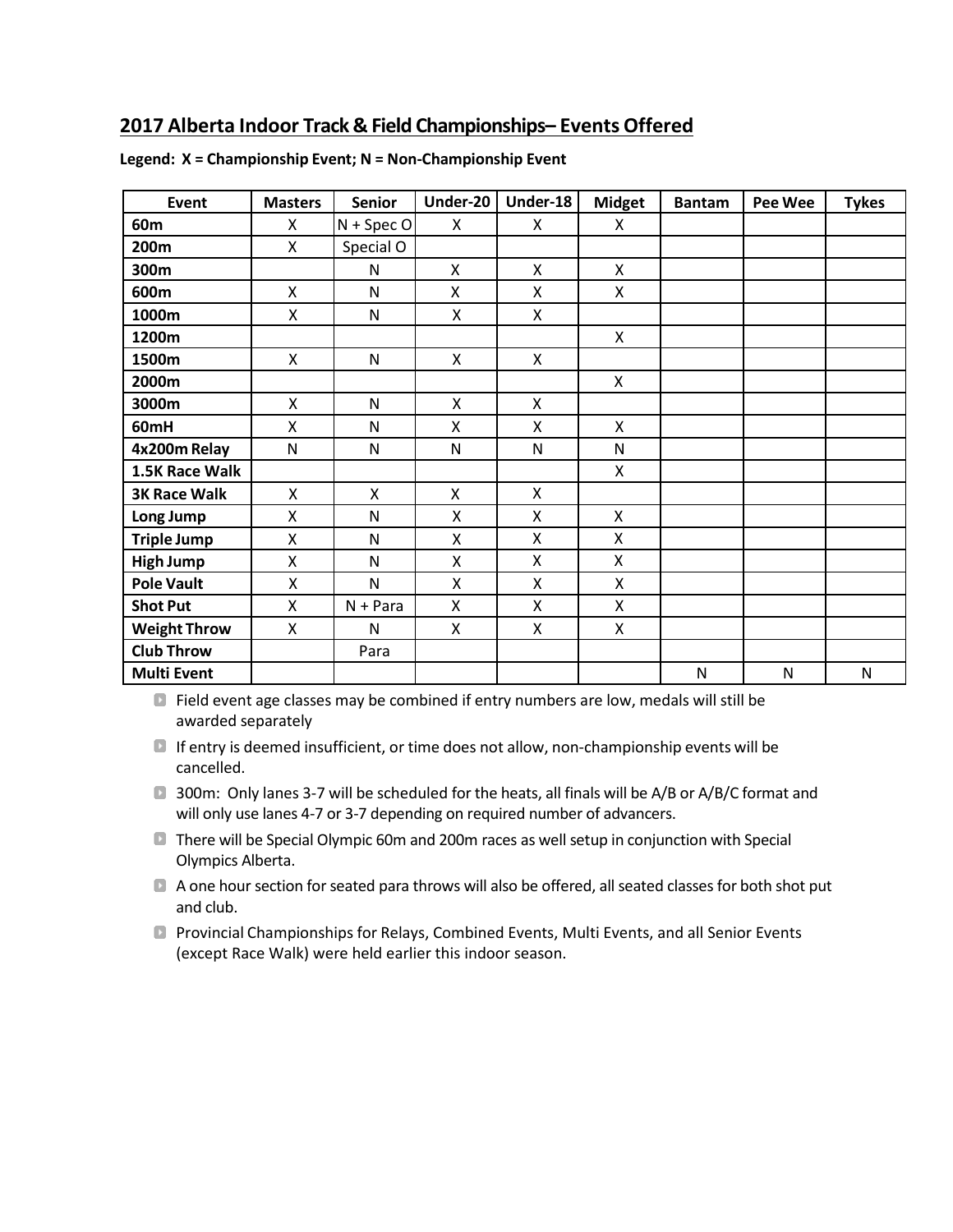# **General Rules**

- Marshalling procedures are in effect. Marshalling takes place at track level, against the bleachers not pulled out (Call Room/Warm‐up area). **Athletes who do not present themselvesin the Marshalling Area asrequired will not be eligible to compete in that race.**
- All track event athletes are required to check in at the Check‐In Desk at least 15 minutes prior to the scheduled event start time. When checking in, please have your number on and your spikes available to verify spike length. Athletes will be required to remain there until a starters assistant leads them to their start line.
- Field event athletes will marshal at the event competition area, and are requested to be at the competition area 20 minutes before the scheduled start time of the event.
- Restricted access to field for Coaches (with approved identification), athletes, Officials, and volunteers only. We have set‐up clearly identified designated seating areas for coaches only, adjacent to the field competition venues -- we require that coaches confine themselves to those areas while an event is taking place. Spectators are not to be present on the in‐field of the track nor the south wall of the Pavilion. Coaches passes available at www.trackiereg.com/2017-AITCFR ("AIG Coach Registration").
- Athletes competing in heats who do not intend to compete in the final must inform the Results Desk before the heats. Such athletes will be marked as exhibition, thus allowing someone else to advance to the final. Otherwise, IAAF Rule 142.4 will be applied (i.e.: the athlete may be disqualified from participating in the rest of the meet).
- **D** For individual events and combined events, athletes must compete in their own age class at Provincial Championships. For relays, athletes are allowed to compete in an older age class to make complete teams that will be eligible for provincial medals. (Those athletes who compete in an older age class for relays must compete in their original age class for individual and combined events competition at this meet.)
- Starting blocks are mandatory for all athletes Midgets and up. Starting blocks are optional for Masters. Starting blocks will not be used for Tyke, Pee Wee, nor Bantam events.

#### **Modified Rules for Tyke & Pee Wee Long Jump**

Tyke &Pee Wee athletes will have a 1m take-off area and the officials will judge the take-off spot accordingly and measure. For the competition, all jumpers will have 3 attempts.

#### **Modified Rules for Pee Wee & Bantam High Jump**

Three successive failures will eliminate the jumper from further competition. **Pee Wee:** Starting height of 0.70m, increments of 10cm until a height of 1.00m, increments of 5cm thereafter.

**Bantam:** Starting height of 0.90m, increments of 10cm until a height of 1.20m, increments of 5cm thereafter.

#### **Modified Rules for Tyke, Pee Wee & Bantam Throws**

Each competitor will only receive 3 attempts for all throwing events